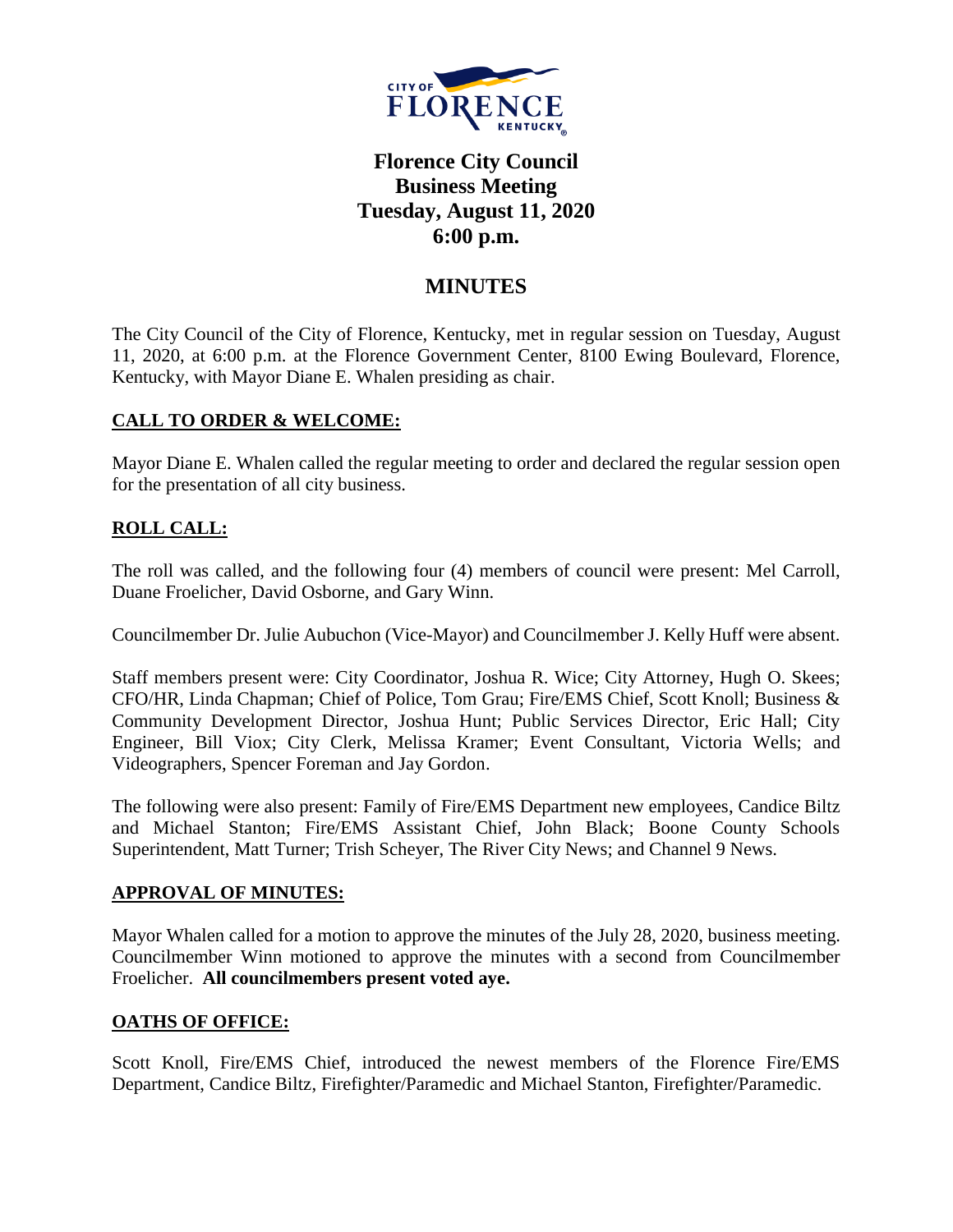Candice is an EKU graduate with a degree in Health Studies. While at EKU, she was also a member of the volleyball team. She obtained her paramedic certification in 2019 and worked for Georgetown/Scott County EMS and the Dry Ridge Fire Department.

Michael Stanton is a graduate of the University of Cincinnati where he obtained degrees in Sports Administration and Emergency Medical Services. He obtained his paramedic certification in 2016 from the University of Cincinnati-Blue Ash Campus and worked for the city of Ft. Mitchell Fire Department.

Both started their orientation training this week and are doing a great job. Chief Knoll stated the department is looking forward to having them on shift.

Mayor Whalen administered the oath of office and welcomed them to the City of Florence Fire/EMS Department and informed them we are glad to have them as part of our community. Mayor Whalen stated while Florence is a busy department, she feels we are a great department. She is very proud and pleased with the quality of people that work with us and for us in the city, from our first responders to our Public Services Department. Mayor Whalen let them know they entered a place second to none and she is hopeful they will retire here with the city.

### **PRESENTATION – BOONE COUNTY SCHOOLS:**

Mayor Whalen introduced and welcomed Superintendent of the Boone County Schools, Matt Turner. Superintendent Turner began his tenure on July 1, 2020. Superintendent Turner thanked Mayor Whalen and city council for inviting him to the meeting.

Superintendent Turner recalled back to March and feels since then, time has slowed as everyone has worked through the pandemic and struggling with various difficulties within the community. In March, he was the Principal of Ryle High School and was contemplating how to honor their seniors. Now, in his new role as Superintendent of the Boone County Schools, he has taken on the challenge of implementing a plan to start school. He is very proud of his staff as they have navigated this new territory and undertaken a tremendous amount of work to come up with a plan. Keeping everyone safe and educating the students is a priority. Superintendent Turner expressed concern if kids are not in school, they will fall further behind. Especially the younger students with regard to their growth and development. The reopening of school and formulating a plan has been a very challenging and difficult task. In formulating a plan, he has taken into consideration the priority of parents and their jobs and how the pandemic has affected all involved.

Superintendent Turner presented the plan which has been implemented and set forth prior to the new recommendations. At this time, he has no new information based upon the recommendation set forth yesterday by the Governor regarding virtual only instruction until September 28, 2020. The school district is processing this information and working through what this will look like for our schools. Anticipates having additional information within the next few days based upon those new recommendations.

Superintendent Turner discussed his presentation with regard to the reopening. The current plan in place is the Boone County Pathway to School Re-entry with options for families. As part of the decision, he felt it was important to give families the opportunity to choose whether their student would attend school in person or virtually. He felt decisions are unique and personal to families.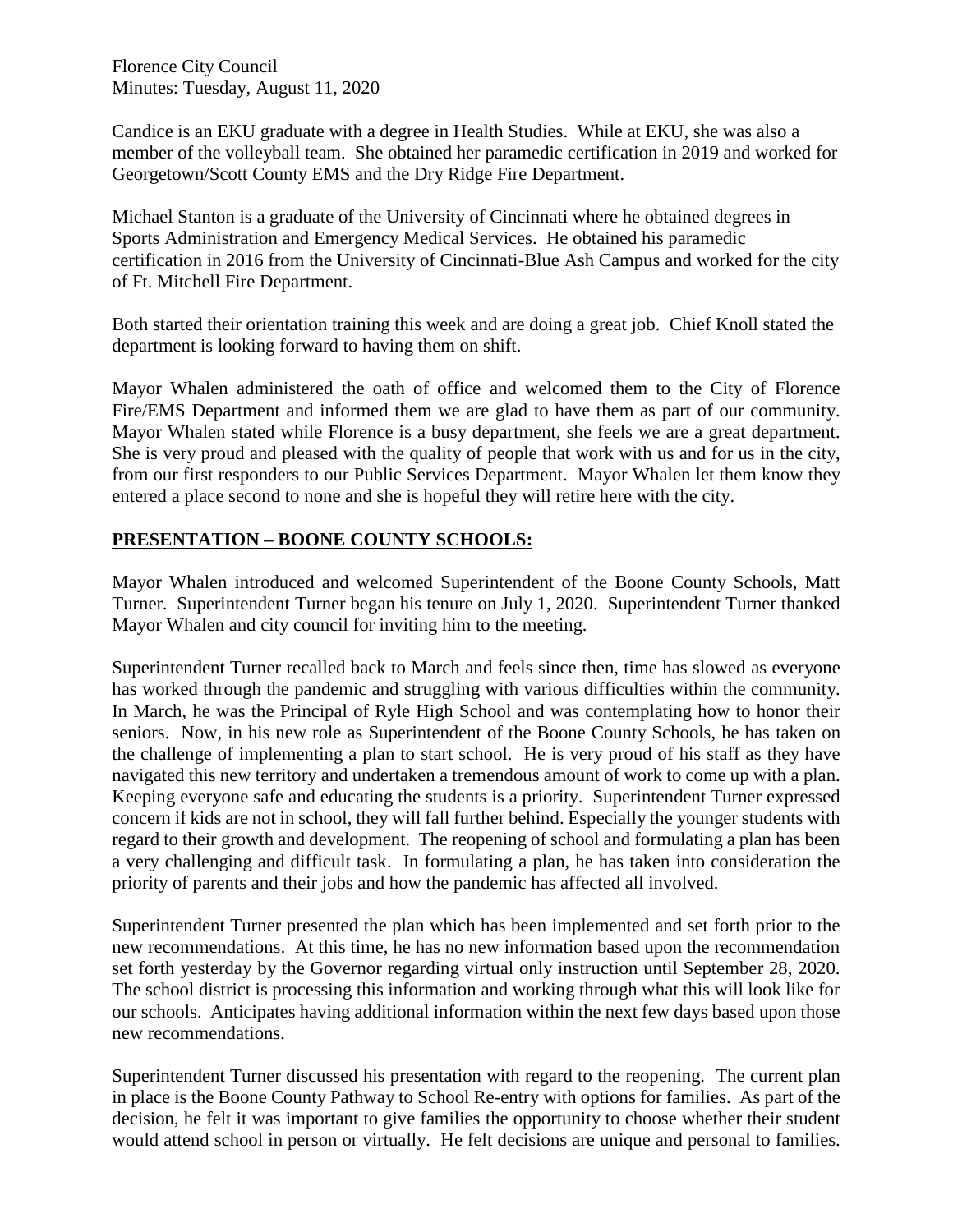Superintendent Turner offered examples of decisions and scenarios including the possibility of a child becoming infected at school and transmitting the virus to a grandparent or family member. There are multiple issues families contend with. Superintendent Turner felt giving families a choice of either Option 1: In-Person Instruction, or Option 2: Virtual Instruction was important. However, these options challenge and add complexity to ensure they will work. In the best of conditions, starting off the school year is difficult with all of the employees, students, and details involved. As a result of the current conditions, color-coded levels have been set up as a structure of green, yellow, and red as part of Option 1. Knowing the current conditions in our district and area, things may change and it will be important to be flexible with Option 1 should parents have chosen that option.

As part of Option 1, the "Green" level will be full in-person and school is normal as we know it. The "Yellow" level is a hybrid of blending in person and virtual instruction. As part of this level, guidelines set forth by the state or localities will be followed. The "Red" level is strictly remote instruction. This level will not be similar to the plan in place in March. When schools went virtual in March, it was an emergency requiring immediate changes. Since then, teachers and administrators have had time to plan and institute how they will teach students virtually.

The yellow level allows in-person and remote learning. This level will allow students to be limited in the buildings and provide social distancing. As part of this level, spacing would need to be minimized by 50%. A typical classroom normally has 20-30 students. Due to social distancing, only 10-15 students are allowed in the same place. Wearing a mask could potentially allow closer distance, however, science now states that may not be true. It will be the best option for everyone to wear a mask as much as possible. Another difficulty is lunchtime. Students are unable to eat lunch with a mask on. Many of the cafeterias are not spacious. Reducing the capacity within the cafeteria by 50% would require double the time to have lunch, or double the space to allow students to eat. Feeding students in a reasonable amount of time or doubling the space will be difficult.

As a result, hybrid models were explored. Instituting a hybrid model would reduce the amount of students in the building. Dividing the students and implementing an A/B schedule as part of Option 1, helps alleviate some of the capacity within the schools. Across the country, schools have implemented an A/B/C schedule. Superintendent Turner felt this option would allow a reopening of the schools. As part of Option 2, virtual instruction, those student will not be in school and will learn remotely.

As of right now, the schools are currently at the yellow/red level based on the new recommendations set forth yesterday. Superintendent Turner is very hopeful to eventually return to the green level and have full in-person instruction sometime this year. To accomplish this, he requested help from everyone in the community. In terms of safety precautions, wear a mask. Not only at school, but at work, home, and in the communities. One of the biggest fears right now is returning to school may spread the virus more. Students contracting the virus at school and taking home to their families.

The yellow hybrid model will have two groups, "A" and "B". "A" group will attend in-person school on Monday and Tuesday. The "B" group will attend in-person school on Thursday and Friday. This will allow ability to service the needs of three groups, the "A" and "B" groups, and the virtual students.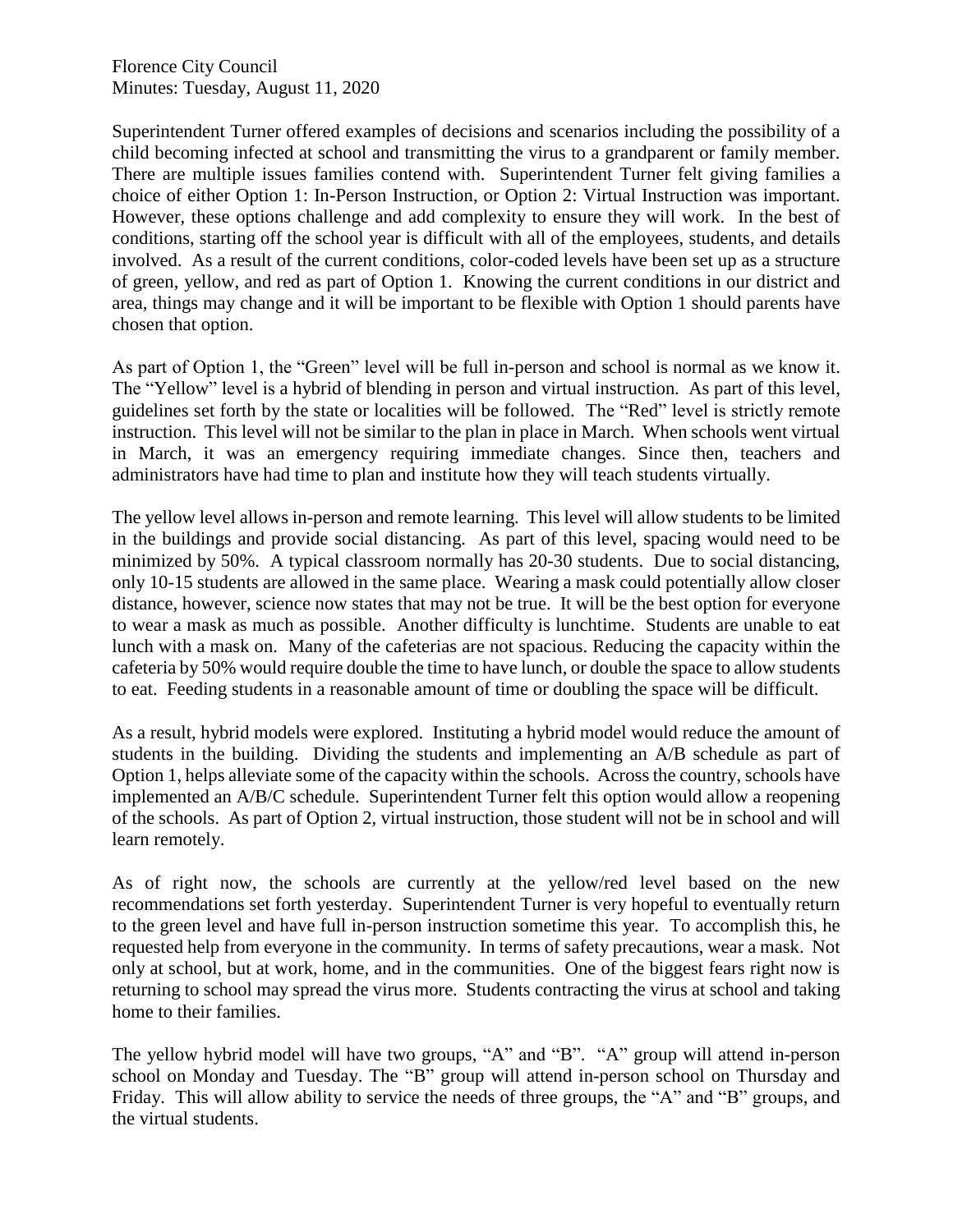Instituting how to service the needs of the three groups was an immense process to work through as a district. It was not feasible to have three sets of lesson plans. Through collaboration with the principals and leaders of the schools within the district, they were able to plan the school year as a virtual lesson for everyone. Teachers are continuing to work on the process and formulating adjustments accordingly for the in-person learning. Based on this concept, every Wednesday will be a "WIN" day. The acronym for "What I Need". Previously, New Haven Elementary used this concept to have Wednesdays as a review day. Through conversations with elementary school principals, it was highly recommended to allow time to review the lessons with the younger learners, especially for basic reading and math skills. All felt Wednesday was crucial to allow students to catch up and the teachers touch base. Middle schools and high schools will use Wednesdays for the same purpose. Only staff will be in the buildings on Wednesdays and will use the time to help the students needing additional instruction.

As part of the hybrid model, all of the schools have been working together to divide the students into "A" and "B" groups. Everyone felt it was a priority to have family members in the same "A/B" groups and this has been accomplished. The groups should be released soon after a decision is made based upon the new recommendations.

The "Red" color status is fully virtual and will require minimizing the number of people in the buildings. No students will be allowed and only a few teachers. This status is completely virtual. Superintendent Turner is hopeful to be able to flex back to yellow and once conditions improve, back to green.

Teaching will look different than it has in the past. Various online tools have been created which will allow a structure that parents and students will be able to access for teaching and learning.

Superintendent Turner expressed concerned regarding the social and emotional health of the students. As an adult, Superintendent Turner stated "this has been the hardest four months of my life…" personally and professionally. He is aware of the impact on adults and kids and recalls the looks on the student's faces when this initially began. Moving into this school year will be a challenge and is taking a toll on our children. Superintendent Turner stated he wants our students back in school, however, we must do this safely and effectively.

The floor was opened for questions. Councilmember Winn thanked Superintendent Turner for attending and inquired as to the percentage of parents electing in-person versus virtual. Superintendent Turner stated as a district approximately 70% requested in-person schooling and 30% requested virtual. There was a variance by school with some schools at 80/20 and some 50/50. Using the 70% as an example for the hybrid model, this would only have approximately 35% of the students in the school at one time and allow the students to socially distance.

Councilmember Osborne welcome Superintendent Turner to the city. He inquired whether there would be any extracurricular activities or sports this fall. Superintendent Turner stated the schools are following the requirements in place with Kentucky High School Athletic Association. This has allowed for some small groups to gather. However, based upon the recommendations of the governor, Superintendent Turner stated "…nothing official and from my own perspective, it will be very difficult".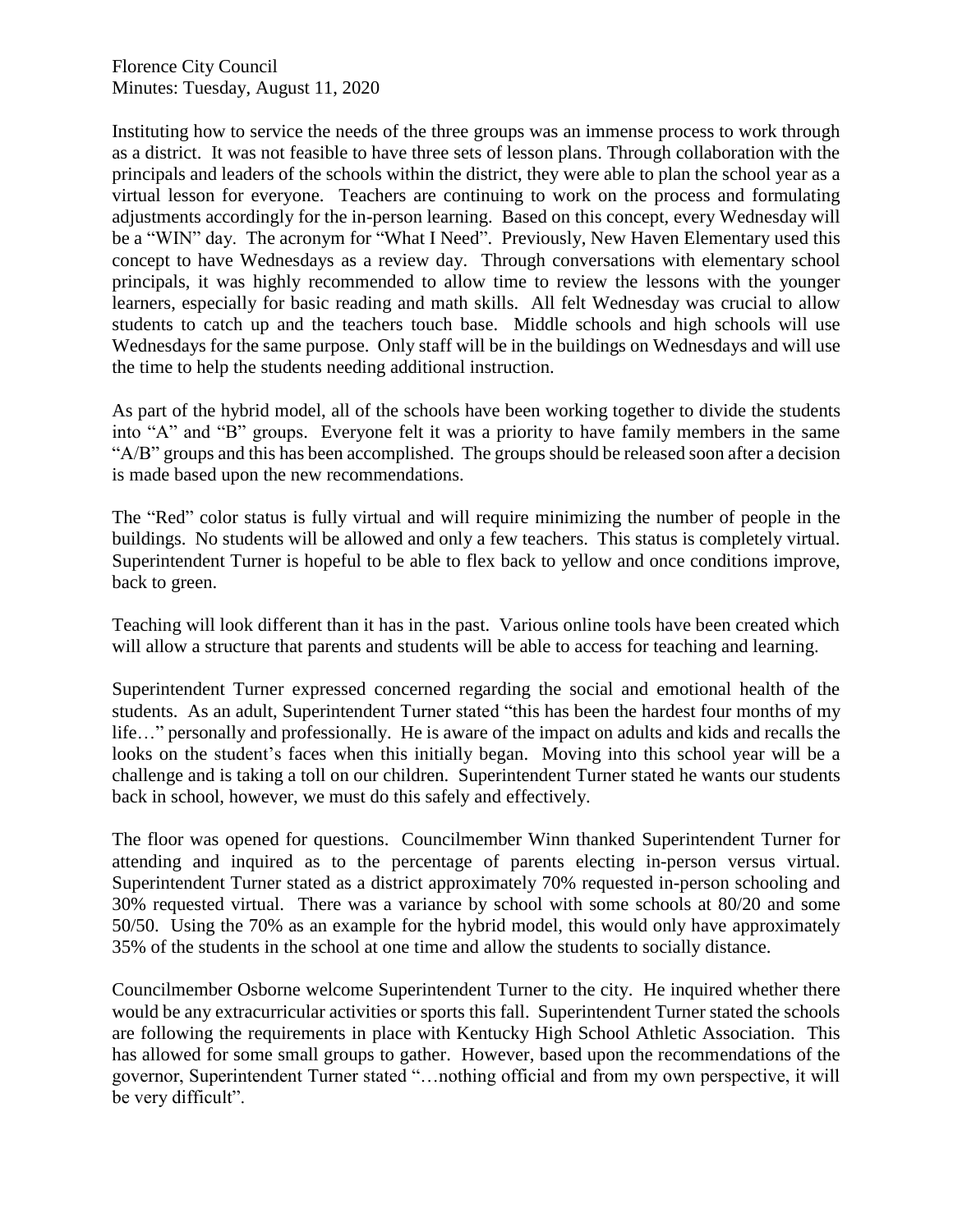Mayor Whalen inquired whether when parents took the survey if they were aware of the hybrid model. Even with the hybrid model, parents will still have challenges with childcare and transportation. Mayor Whalen questioned what the busing and transportation will look like with regard to transporting the students. Mayor Whalen relayed to Superintendent Turner his job was not one anyone envies in attempting to "balance all of these pieces and trying to please the parents of 20,000 plus kids in district". She inquired whether he has received any positive reinforcement from parents.

Superintendent Turner responded he has received a wide range of emotions as expected. Families are faced with the difficulties of balancing work, family, and childcare. Daycare limitations have exacerbated issues for parents trying to go back to work. Unfortunately, there are no easy solutions and they are attempting to do their best to keep everyone safe at school. Transportation will be challenging. Many of the current bus drivers are retired employees working in a second career. Those individuals may have concerns with driving the buses and health risks. He is hopeful they will be able to maintain all of their bus drivers. Superintendent Turner felt at the current time, transportation is in good shape. However, the situation could change and pose to be a new challenge. He is also trying to accommodate requests of staff with medical situations. Trying to accommodate medical requests from employees and ensuring safe accommodations to allow those individual to work as well. A concern is losing a large number of teachers and inability to staff the classrooms with certified qualitied teachers.

Mayor Whalen questioned whether teachers were given options. Superintendent Turner stated those staff with documented medical issues are being accommodated with their requests.

Mayor Whalen inquired regarding the stance of the recommendation of the KEA that teachers should not be going back to school. Superintendent Turner replied those recommendations have impacted their decisions and working diligently to listen to their teachers. Continuing to meet with the Boone County Education Association counsel and working through concerns.

Regarding loss of learning, Mayor Whalen expressed concern to those students not having access to the internet or a parent willing to help their child. She inquired as to how the schools will track those students to save them and ensure they will receive an education which can sometimes poise a challenge in a regular year. Superintendent Turner acknowledged this will take a great deal of time and effort on teachers and staff. It may also involve visiting those children and having conversations. One of the greatest worries when working through their decisions was ensuring kids can go back to school safely and none will be left behind.

Mayor Whalen inquired regarding the "blanket passing" of grade to grade. Superintendent Turner responded "No". He explained when the pandemic began, that was a different situation. Students were placed in a challenging stressful situation and the district felt there was a certain amount of grace which needed to be applied. Moving into this school year, there will be requirements of students including expectations of maintaining contact with their teacher and demonstrating their learning. Expectations and framework have been set and students will be graded on whether they have learned and demonstrate the required skills. Each grade level K-12 will have detailed requirements.

Councilmember Carroll questioned whether parents are able to switch options once they have chosen either Option "1" or "2". Superintendent Turner stated students will be unable to switch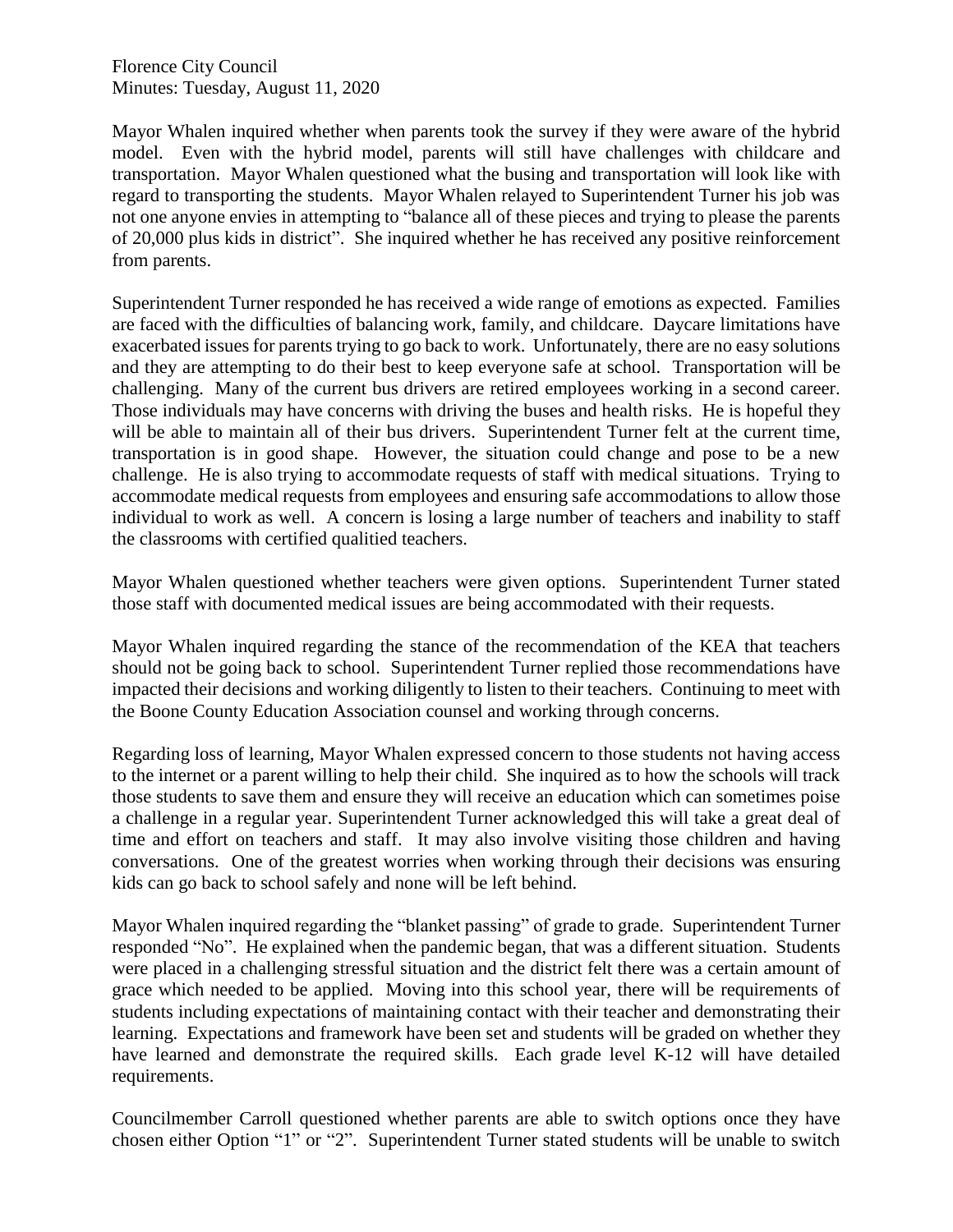and have requested a one semester commitment from the Option 2 students. If students desire to change following the semester, they will be able to do so.

Councilmember Carroll inquired as to the certification of teachers and whether all subjects would be covered. Superintendent Turner stated that was another challenge when instituting their plan. While devising a plan, they had to train themselves to work through completely the process and problems which could arise. If the plan did not work, they would start over and begin again.

Councilmember Froelicher congratulated Superintendent Turner on his position. He inquired with regard to the wide range of languages of students at Florence Elementary and how these children will be taught. Superintendent Turner replied very carefully. There is a tremendous amount of diversity within the district. Working with those students will require a collaboration with the classroom teachers and the English teachers. There will be specific times to touch base with those students either in person or virtually to help them through their content. There is concern regarding students learning English, special needs students, and the youngest learners and ensuring the will not fall further behind.

Mayor Whalen inquired as to whether Kindergarten and Preschool student were participating in the options for schooling. Superintendent Turner stated there will be a few unique schedules with some the schools and on a limited basis as well.

Mayor Whalen thanked Superintendent Turner for attending. She sympathized and understands the difficulties he will face. Mayor Whalen encouraged everyone to understand the best interest of the community is at heart. Mayor Whalen stated "God bless you". She knows what he is doing is not easy but understands he is doing what is best for the kids.

Superintendent Turner thanked Mayor Whalen. He stated he has the best interest of the children and is dedicated to helping them learn as everyone continues to work through the challenges ahead.

### **MAYOR'S REPORT:**

- The City of Florence offices are open to in person business by appointment only. This was necessitated by the closure of Boone County Clerk's Office on the lower level due to staffing issues.
- If you come to the Florence Government Center, there is a sign by the front doors with a list of numbers to contact. Please call the specific department for which you need to conduct business.
- The Boone County Clerk's office is closed on the lower level, please call Justin Crigler's office in Burlington for additional information.
- The Boone Circuit Clerk's office for driver license is also closed. You are able to renew and obtain a license in their Burlington office.
- Owen Electric lobby in the Florence Government Center remains closed. Their drive thru is open.
- We have additional copies of the City of Florence "Essential Workers Cookbook". Anyone interested in purchasing a copy, the cookbooks are \$20.00. Please contact the Administration Department at (859)647-8177 for more information.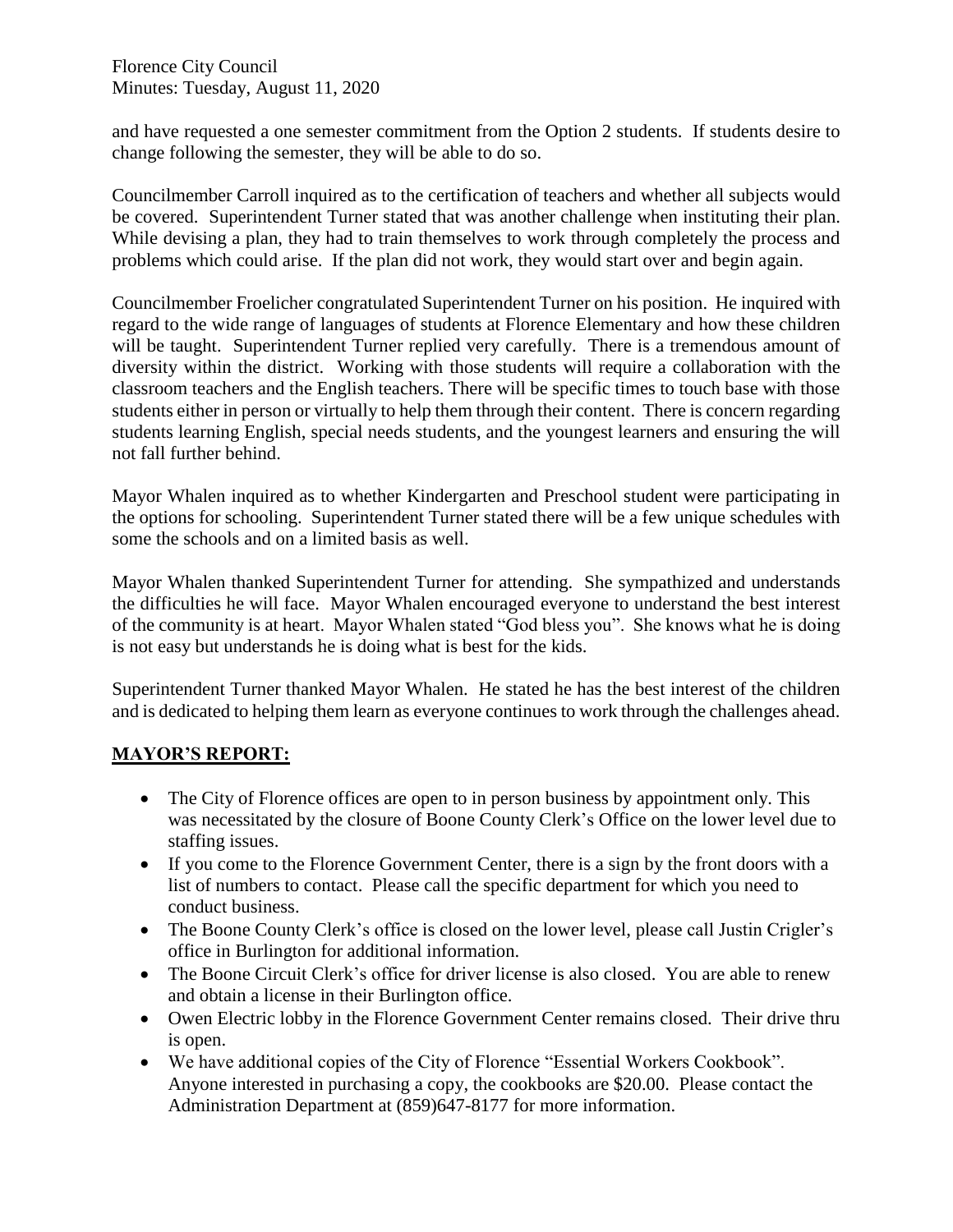#### **RECOGNITION:**

Mayor Whalen asked if any of the following desired recognition:

City Coordinator, Joshua R. Wice:

Mr. Wice did not desire recognition.

Department Heads:

Fire/EMS Chief, Scott Knoll:

Chief Knoll did not desire recognition.

Public Services Director, Eric Hall:

Mr. Hall did not desire recognition.

Chief of Police, Tom Grau:

Chief Grau did not desire recognition.

Members of City Council:

None desired recognition.

Audience:

No one in the audience desired recognition

#### **EXECUTIVE SESSION:**

Mayor Whalen called for a motion to go into Executive Session pursuant to KRS 61.810 (1)(b) acquisition/sale of real property - where publicity would be likely to affect the value of property to be acquired for public use or to be sold by the city.

Councilmember Winn so moved with a second from Councilmember Froelicher. **All councilmembers present voted aye, the time being 6:43 p.m.** Mayor Whalen advised that no further business is anticipated to take place after the executive session.

Mayor Whalen called for a motion to come back into session after the Executive Session. Councilmember Winn so moved, with a second from Councilmember Osborne. **All councilmembers present voted aye, the time being 7:03 p.m.**